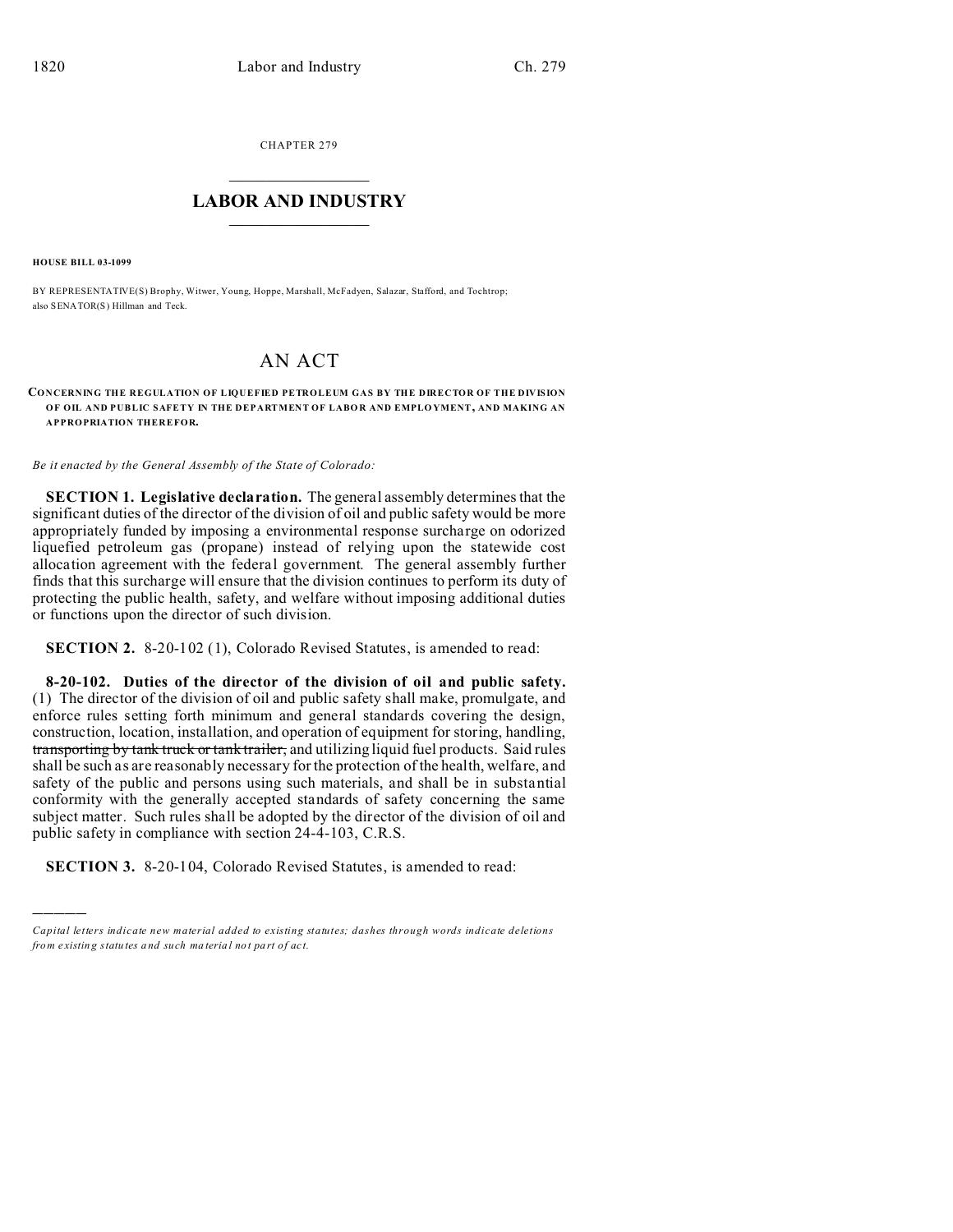**8-20-104. Enforcement of law - penalties - definitions.** (1) It is the duty of the district attorneys, in their districts, and the attorney general, in cases where the district attorney refuses to act, to THE DIRECTOR SHALL enforce the provisions of this **part 1** ARTICLE by appropriate actions in courts of competent jurisdiction.

(2) (a) THE DIRECTOR MAY ISSUE A NOTICE OF VIOLATION TO A PERSON WHO IS BELIEVED TO HAVE VIOLATED THIS ARTICLE OR RULES PROMULGATED PURSUANT TO THIS ARTICLE. THE NOTICE SHALL BE DELIVERED TO THE ALLEGED VIOLATOR PERSONALLY, BY CERTIFIED MAIL, RETURN RECEIPT REQUESTED, OR BY ANY MEANS THAT VERIFIES RECEIPT AS RELIABLY AS CERTIFIED MAIL, RETURN RECEIPT REQUESTED.

(b) THE NOTICE OF VIOLATION SHALL ALLEGE THE FACTS THAT CONSTITUTE A VIOLATION AND THE RULE OR STATUTE VIOLATED.

(c) THE NOTICE OF VIOLATION MAY REQUIRE THE ALLEGED VIOLATOR TO ACT TO CORRECT THE ALLEGED VIOLATION.

(d) WITHIN TEN WORKING DAYS AFTER DELIVERY OF THE NOTICE OF VIOLATION, THE ALLEGED VIOLATOR MAY REQUEST IN WRITING AN INFORMAL CONFERENCE WITH THE DIRECTOR CONCERNING THE NOTICE OF VIOLATION. IF THE ALLEGED VIOLATOR FAILS TO REQUEST SUCH CONFERENCE WITHIN TEN DAYS, THE NOTICE IS THEN FINAL, THE NOTICE IS NOT SUBJECT TO FURTHER REVIEW, AND ANY STATEMENT OF FACTS REQUIRED TO CORRECT THE ALLEGED VIOLATION PURSUANT TO PARAGRAPH (c) OF THIS SUBSECTION (2) BECOME A BINDING ENFORCEMENT ORDER.

(e) UPON RECEIPT OF A REQUEST FOR AN INFORMAL CONFERENCE, THE DIRECTOR SHALL SET A REASONABLE TIME AND PLACE FOR SUCH CONFERENCE AND SHALL NOTIFY THE ALLEGED VIOLATOR OF SUCH TIME AND PLACE. AT THE CONFERENCE, THE ALLEGED VIOLATOR MAY PRESENT EVIDENCE AND ARGUMENTS CONCERNING THE ALLEGATIONS IN THE NOTICE OF VIOLATION.

(f) WITHIN TWENTY WORKING DAYS AFTER THE INFORMAL CONFERENCE, THE DIRECTOR SHALL UPHOLD, MODIFY, OR STRIKE THE ALLEGATIONS WITHIN THE NOTICE OF VIOLATION AND MAY ISSUE AN ENFORCEMENT ORDER. THE DECISION AND, IF APPLICABLE, ENFORCEMENT ORDER SHALL BE DELIVERED TO THE ALLEGED VIOLATOR PERSONALLY, BY CERTIFIED MAIL, RETURN RECEIPT REQUESTED, OR BY ANY MEANS THAT VERIFIES RECEIPT AS RELIABLY AS CERTIFIED MAIL, RETURN RECEIPT REQUESTED.

(3) (a) A PERSON WHO IS THE SUBJECT OF AND IS ADVERSELY AFFECTED BY A NOTICE OF VIOLATION OR AN ENFORCEMENT ORDER ISSUED PURSUANT TO SUBSECTION (2) OF THIS SECTION MAY APPEAL SUCH ACTION TO THE EXECUTIVE DIRECTOR OF THE DEPARTMENT OF LABOR AND EMPLOYMENT. THE EXECUTIVE DIRECTOR SHALL HOLD A HEARING TO REVIEW SUCH NOTICE OR ORDER AND TAKE FINAL ACTION IN ACCORDANCE WITH ARTICLE 4 OF TITLE 24, C.R.S., AND MAY EITHER CONDUCT THE HEARING PERSONALLY OR APPOINT AN ADMINISTRATIVE LAW JUDGE FROM THE DEPARTMENT OF PERSONNEL.

(b) FINAL AGENCY ACTION SHALL BE SUBJECT TO JUDICIAL REVIEW PURSUANT TO ARTICLE 4 OF TITLE 24, C.R.S.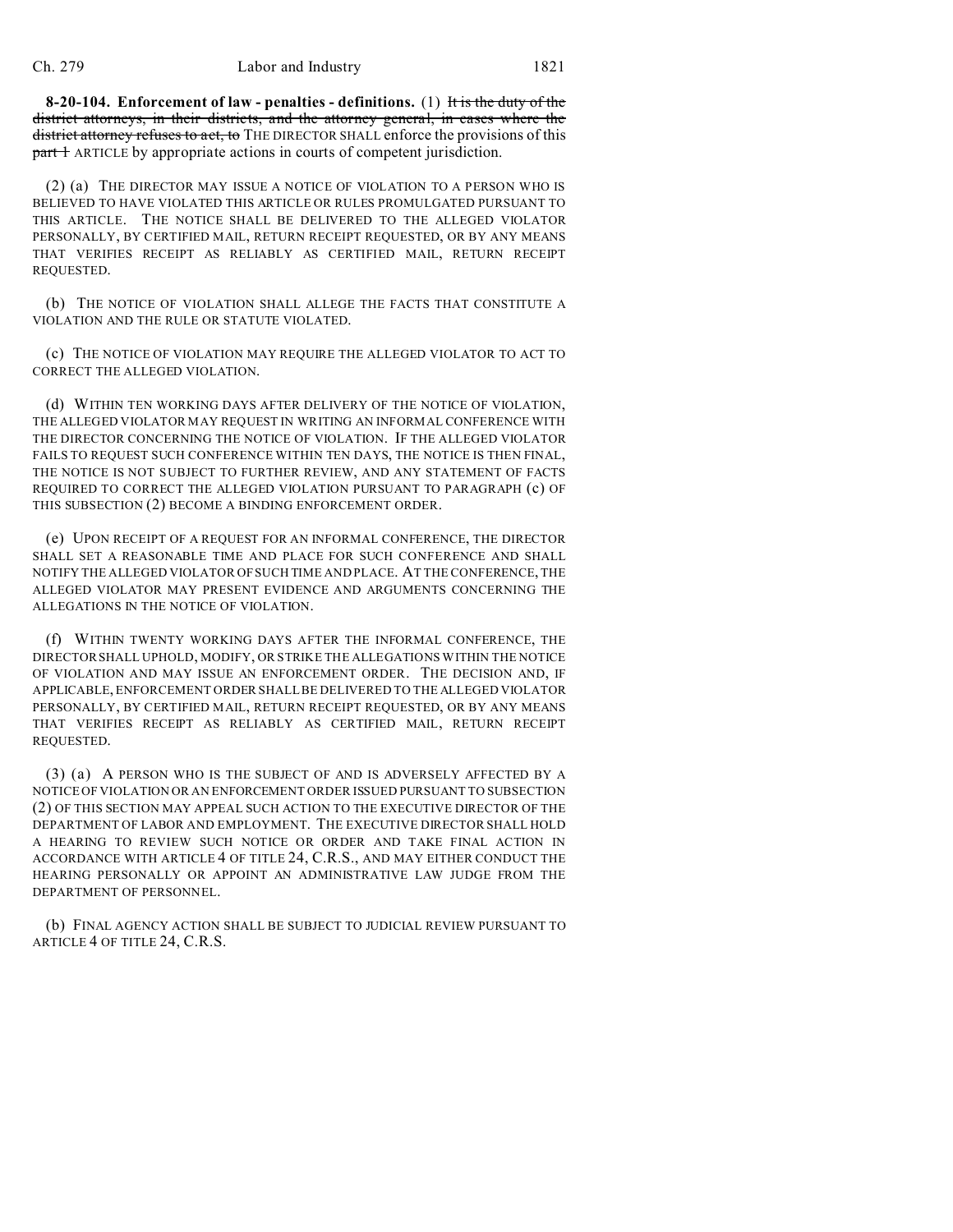(c) AN ALLEGED VIOLATOR WHO IS REQUIRED TO CORRECT AN ACTION PURSUANT TO PARAGRAPH (c) OF SUBSECTION (2) OF THIS SECTION SHALL BE AFFORDED THE PROCEDURES SET FORTH IN SECTION 24-4-104 (3), C.R.S., TO THE EXTENT APPLICABLE.

(4) AN ENFORCEMENT ORDER ISSUED PURSUANT TO THIS SECTION MAY IMPOSE A CIVIL PENALTY, DEPENDING ON THE SEVERITY OF THE ALLEGED VIOLATION, NOT TO EXCEED FIVE HUNDRED DOLLARS PER VIOLATION FOR EACH DAY OF VIOLATION; EXCEPT THAT THE DIRECTOR MAY IMPOSE A CIVIL PENALTY NOT TO EXCEED ONE THOUSAND DOLLARS PER VIOLATION FOR EACH DAY OF VIOLATION THAT RESULTS IN, OR MAY REASONABLY BE EXPECTED TO RESULT IN, SERIOUS BODILY INJURY.

(5) THE DIRECTOR MAY FILE SUIT IN THE DISTRICT COURT IN THE JUDICIAL DISTRICT IN WHICH A VIOLATION IS ALLEGED TO HAVE OCCURRED TO JUDICIALLY ENFORCE AN ENFORCEMENT ORDER ISSUED PURSUANT TO THIS SECTION.

(6) FOR THE PURPOSES OF THIS SECTION:

(a) "DIRECTOR" MEANS THE DIRECTOR OF THE DIVISION OF OIL AND PUBLIC SAFETY;

(b) "DIVISION" MEANS THE DIVISION OF OIL AND PUBIC SAFETY.

**SECTION 4. Repeal.** 8-20-105, Colorado Revised Statutes, is repealed as follows:

**8-20-105. Expenses of administration.** For the purpose of administering this article, there shall be appropriated from the highway users tax fund to the department of labor and employment each fiscal year such moneys as the general assembly may determine, upon presentation of a budget for that purpose in form and content in accordance with the provisions for submission of budget requests by state agencies.

**SECTION 5.** Part 1 of article 20 of title 8, Colorado Revised Statutes, is amended BY THE ADDITION OF A NEW SECTION to read:

**8-20-106. Confidentiality.** (1) INFORMATION CONCERNING LIQUEFIED PETROLEUM GAS STORAGE TANKS OBTAINED UNDER THIS ARTICLE SHALL BE AVAILABLE TO THE PUBLIC; EXCEPT THAT ANY SPECIFIC INFORMATION THAT IS CONFIDENTIAL BY STATE OR FEDERAL LAW SHALL REMAIN CONFIDENTIAL.

(2) CONFIDENTIAL RECORDS MAY BE DISCLOSED TO OFFICERS, EMPLOYEES, OR AUTHORIZED REPRESENTATIVES OF THIS STATE OR OF THE UNITED STATES WHO HAVE BEEN CHARGED WITH ADMINISTERING THIS ARTICLE OR SUBCHAPTER I OF THE FEDERAL "RESOURCE CONSERVATION AND RECOVERY ACT OF 1976", AS AMENDED. SUCH DISCLOSURE SHALL NOT CONSTITUTE A WAIVER OF CONFIDENTIALITY.

**SECTION 6.** 8-20-206.5 (1) (a), Colorado Revised Statutes, is amended, and the said 8-20-206.5 (1) is further amended BY THE ADDITION OF THE FOLLOWING NEW PARAGRAPHS, to read:

**8-20-206.5. Environmental response surcharge - liquefied petroleum gas inspection fund.** (1) (a) Every FIRST PURCHASER OF ODORIZED LIQUEFIED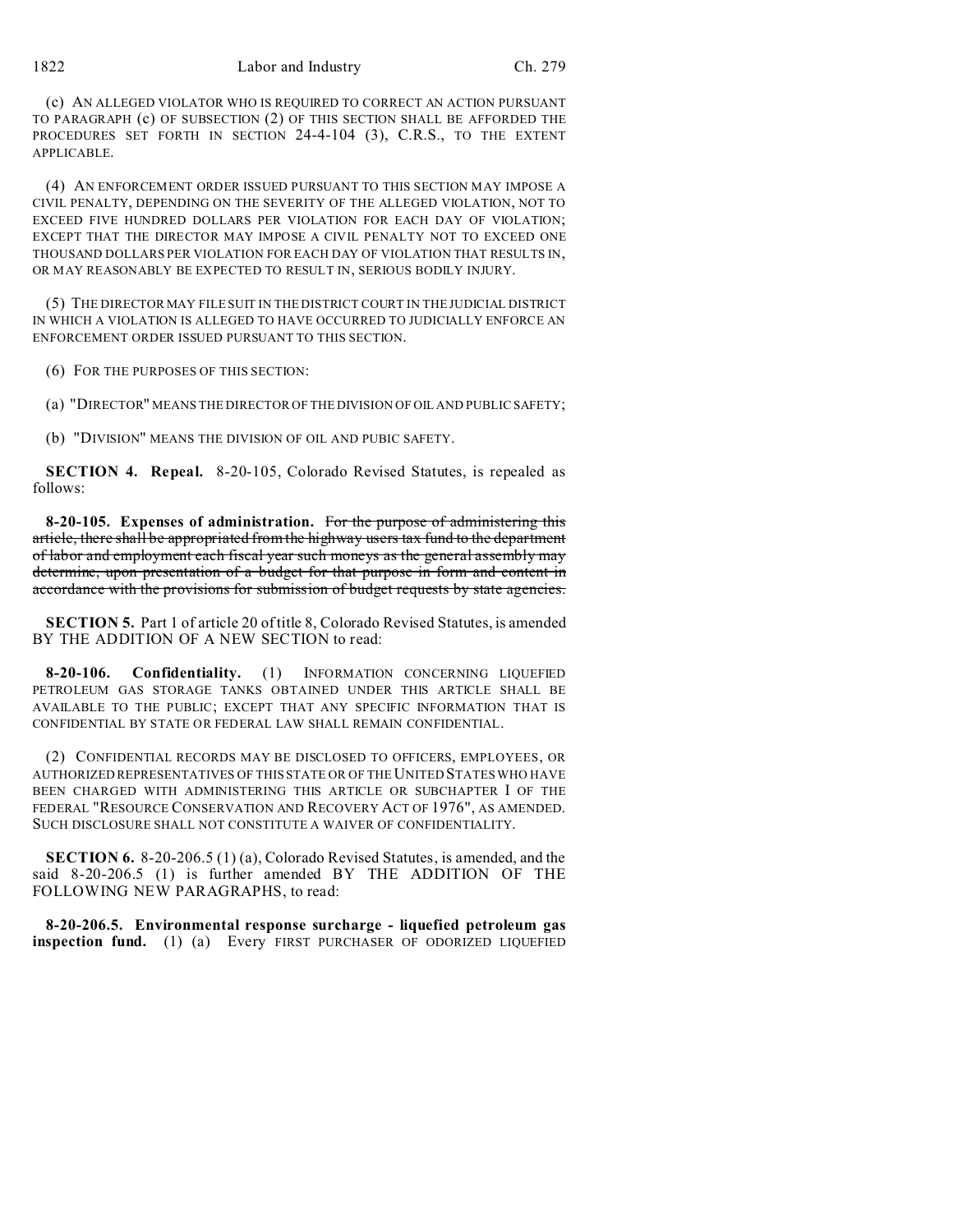PETROLEUM GAS, EVERY manufacturer of fuel products who manufactures such products for sale within Colorado or who ships such fuel products from any point outside of Colorado to a distributor within Colorado and every distributor who ships fuel SUCH products from any point outside of Colorado to a point within Colorado shall pay to the executive director of the department of revenue, on or before the twenty-fifth day of each calendar month, EITHER twenty-five dollars per tank truckload of fuel PRODUCTS delivered during the previous calendar month for sale or use in Colorado OR THE FEE FOR ODORIZED LIQUEFIED PETROLEUM GAS AS SPECIFIED IN PARAGRAPH (d) OF THIS SUBSECTION (1), WHICHEVER IS APPLICABLE. Such payment shall be made on forms which are prescribed and furnished by the executive director. The provisions of this section shall not apply to fuel which THAT is especially prepared and sold for use in aircraft or railroad cars LOCOMOTIVES. The surcharge imposed by this subsection (1) is effective July 1, 1989.

(d) NOTWITHSTANDING PARAGRAPH (b) OF THIS SUBSECTION (1), THE EXECUTIVE DIRECTOR OF THE DEPARTMENT OF REVENUE SHALL HAVE THE AUTHORITY TO DETERMINE AND ADJUST A FEE FOR ODORIZED LIQUEFIED PETROLEUM GAS, NOT TO EXCEED TEN DOLLARS PER TANK TRUCKLOAD.

(e) (I) THERE IS HEREBY CREATED THE LIQUEFIED PETROLEUM GAS INSPECTION FUND, WHICH FUND SHALL BE A SPECIAL PURPOSE ACCOUNT WITHIN THE PETROLEUM STORAGE TANK FUND CREATED PURSUANT TO SECTION 8-20.5-103. SUCHFUND SHALL CONSIST OF:

(A) LIQUEFIED PETROLEUM GAS INSPECTION MONEYS COLLECTED PURSUANT TO THIS ARTICLE;

(B) CIVIL PENALTIES COLLECTED AS A RESULT OF COURT ACTIONS PURSUANT TO SECTION 8-20-104;

(C) ANY MONEYS APPROPRIATED TO THE FUND BY THE GENERAL ASSEMBLY; AND

(D) ANY MONEYS GRANTED TO THE DEPARTMENT FROM A FEDERAL AGENCY OR TRADE ASSOCIATION FOR ADMINISTRATION OF THE DEPARTMENT'S LIQUEFIED PETROLEUM GAS INSPECTION PROGRAM.

(II) THE EXECUTIVE DIRECTOR OF THE DEPARTMENT OF REVENUE SHALL ADJUST THE FEES COLLECTED PURSUANT TO THIS ARTICLE SO THAT THE BALANCE OF UNEXPENDED AND UNENCUMBERED MONEYS IN THE LIQUEFIED PETROLEUM GAS INSPECTION FUND DOES NOT EXCEED THE AMOUNT NECESSARY TO ACCUMULATE AND MAINTAIN IN THE LIQUEFIED PETROLEUM GAS INSPECTIONFUNDARESERVE SUFFICIENT TO DEFRAY ADMINISTRATIVE EXPENSES OF THE DIVISION OF OIL AND PUBLIC SAFETY FOR A PERIOD OF TWO MONTHS.

(III) THE MONEYS IN THE FUND SHALL BE SUBJECT TO ANNUAL APPROPRIATION BY THE GENERAL ASSEMBLY. MONEYS IN THE FUND SHALL ONLY BE USED FOR COSTS RELATED TO:

(A) INITIAL AND SUBSEQUENT INSPECTIONS OF LIQUEFIED PETROLEUM GAS INSTALLATIONS;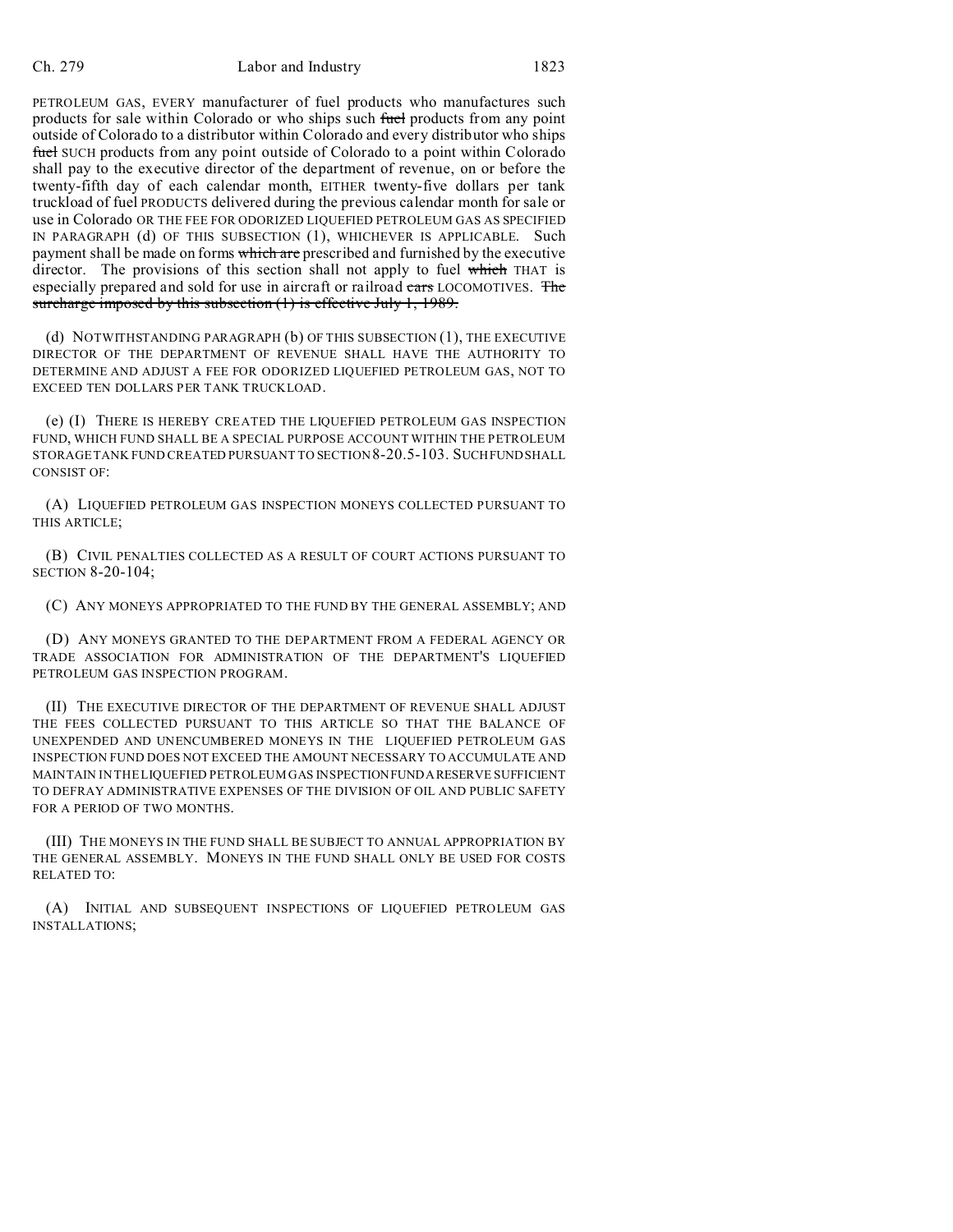(B) PROVING, INCLUDING CALIBRATING AND ADJUSTING, LIQUEFIED PETROLEUM GAS METERS AND DISPENSERS;

(C) ABATEMENT OF FIRE AND SAFETY HAZARDS AT LIQUEFIED PETROLEUM GAS INSTALLATIONS;

(D) INVESTIGATION OF REPORTED LIQUEFIED PETROLEUM GAS THAT REQUIRES STATE MATCHING DOLLARS;

(E) ANY FEDERAL PROGRAM PERTAINING TO LIQUEFIED PETROLEUM GAS THAT REQUIRES STATE MATCHING DOLLARS;

(F) LIQUEFIED PETROLEUM GAS PRODUCT QUALITY TESTING;

(G) ADMINISTRATIVE COSTS, INCLUDING COSTS FOR CONTRACT SERVICES; AND

(H) DEFRAYING THE SALARIES AND OPERATING EXPENSES INCURRED BY THE DEPARTMENT OF LABOR AND EMPLOYMENT IN THE ADMINISTRATION OF THIS ARTICLE AS IT PERTAINS TO LIQUEFIED PETROLEUM GAS INSTALLATIONS, METERS, AND DISPENSERS. SUCH MONEYS SHALL BE APPROPRIATED FOR SUCH PURPOSES BY THE GENERAL ASSEMBLY.

(IV) THE MONEYS IN THE LIQUEFIED PETROLEUM GAS INSPECTION FUND AND ALL INTEREST EARNED ON THE MONEYS IN THE FUND SHALL REMAIN IN SUCH FUND AND SHALL NOT BE CREDITED OR TRANSFERRED TO THE GENERAL FUND OR ANY OTHER FUND AT THE END OF ANY FISCAL YEAR.

**SECTION 7.** 8-20-213 (3) (d), Colorado Revised Statutes, is amended to read:

**8-20-213. Recycled or used motor oil - legislative declaration - definitions**  sale. (3) (d) Notwithstanding section 8-20-229 SECTION 8-20-104, a person found guilty of violating this subsection (3) shall be subject to a fine of not less than one hundred dollars and not more than five hundred dollars for the first offense. A person found guilty of a second or subsequent offense shall be enjoined from selling or distributing used oil for not less than one year and not more than five years.

**SECTION 8.** 8-20-225 (1), Colorado Revised Statutes, is amended to read:

**8-20-225. Measuring device - sealing - approval of prover and procedure.** (1) No person, or agent or employee of any person, shall use any meter or mechanical device for the measurement of oil, gasoline, or liquid fuels unless the same has been proved in a manner acceptable to the director of the division of oil and public safety and sealed as correct by the director or one of the director's deputies. The director and the director's deputies are further authorized, if any such meter or mechanical device fails to comply with any of the provisions of this part 2, to seal the meter or mechanical device in a manner that prohibits its use until such meter or mechanical device complies with all of the provisions of this part 2, at which time the seal shall be removed by the director or the director's deputies. Any person, or agent or employee of any person, who changes or in any way tampers with the seal shall be subject to the penalties provided in section 8-20-229, except as provided for in section  $8-20-408$   $(2)$ .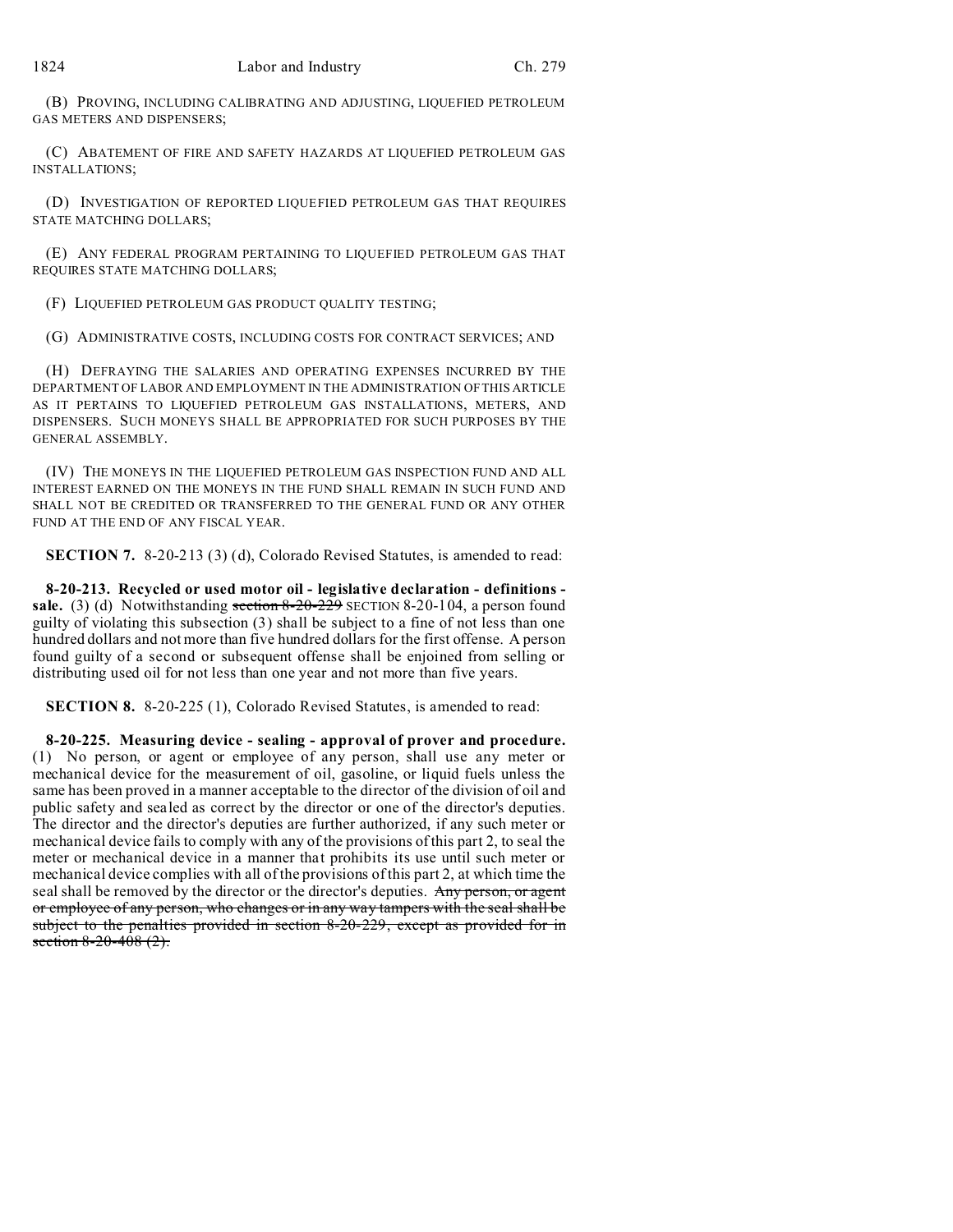**SECTION 9.** 8-20-226, Colorado Revised Statutes, is amended to read:

**8-20-226. False labels unlawful.** No label upon, or invoice for, any lubricating oil or grease shall contain any untrue or misleading statement, and any person, agent, or employee of any person, who substitutes any oil or grease for any other brand, without notice, shall be subject to the penalties prescribed in section 8-20-229 SECTION 8-20-104.

**SECTION 10. Repeal.** 8-20-229, Colorado Revised Statutes, is repealed as follows:

**8-20-229. Penalty.** Any person, firm, or corporation, or any officer, agent, servant, or employee thereof, who violates any provision of this part 2 is guilty of a misdemeanor and, upon conviction thereof, shall be punished by a fine of not less than fifty dollars nor more than three hundred dollars, or by imprisonment for not more than ninety days, or by both such fine and imprisonment. Each separate sale or attempt to sell in violation of the provisions of this part 2 is a separate offense.

**SECTION 11.** 8-20-305, Colorado Revised Statutes, is amended to read:

**8-20-305. Penalty for violation.** Any person who fails to comply with any of the provisions of this part 3 is guilty of a misdemeanor and, upon conviction thereof, shall be punished by a fine of not more than three hundred dollars, or by imprisonment in the county jail for not more than ninety days, or by both such fine and imprisonment. ANY FUEL DISTRIBUTOR WHO FILLS A FUEL TANK WITH LIQUIFIED PETROLEUM GAS WITHOUT THE APPROVAL OF THE OWNER OF THE TANK SHALL BE LIABLE IN A CIVIL ACTION FOR TREBLE DAMAGES IN ADDITION TO COSTS AND REASONABLE ATTORNEY FEES.

**SECTION 12. Repeal.** 8-20-401 (1), (4), (5), and (7), Colorado Revised Statutes, are repealed as follows:

**8-20-401. Definitions.** As used in this part 4, unless the context otherwise requires:

(1) "ASTM" means the American society of testing materials.

(4) " $HD-5$ " means the grade of propane specified as  $HD-5$ .

(5) "HG" means the chemical mercury.

(7) "PSIG" means the pressure exerted in pounds per square inch gauge.

**SECTION 13.** 8-20-402, Colorado Revised Statutes, is amended to read:

**8-20-402. Rules of the director of the division of oil and public safety.** The director of the division of oil and public safety shall make, promulgate, and enforce rules setting forth minimum general standards not inconsistent CONSISTENT with the provisions of section 8-20-405 covering the design, construction, location, installation, and operation of equipment for storing, handling, transporting, by tank truck or tank trailer DISPENSING, and utilizing liquefied petroleum gases, and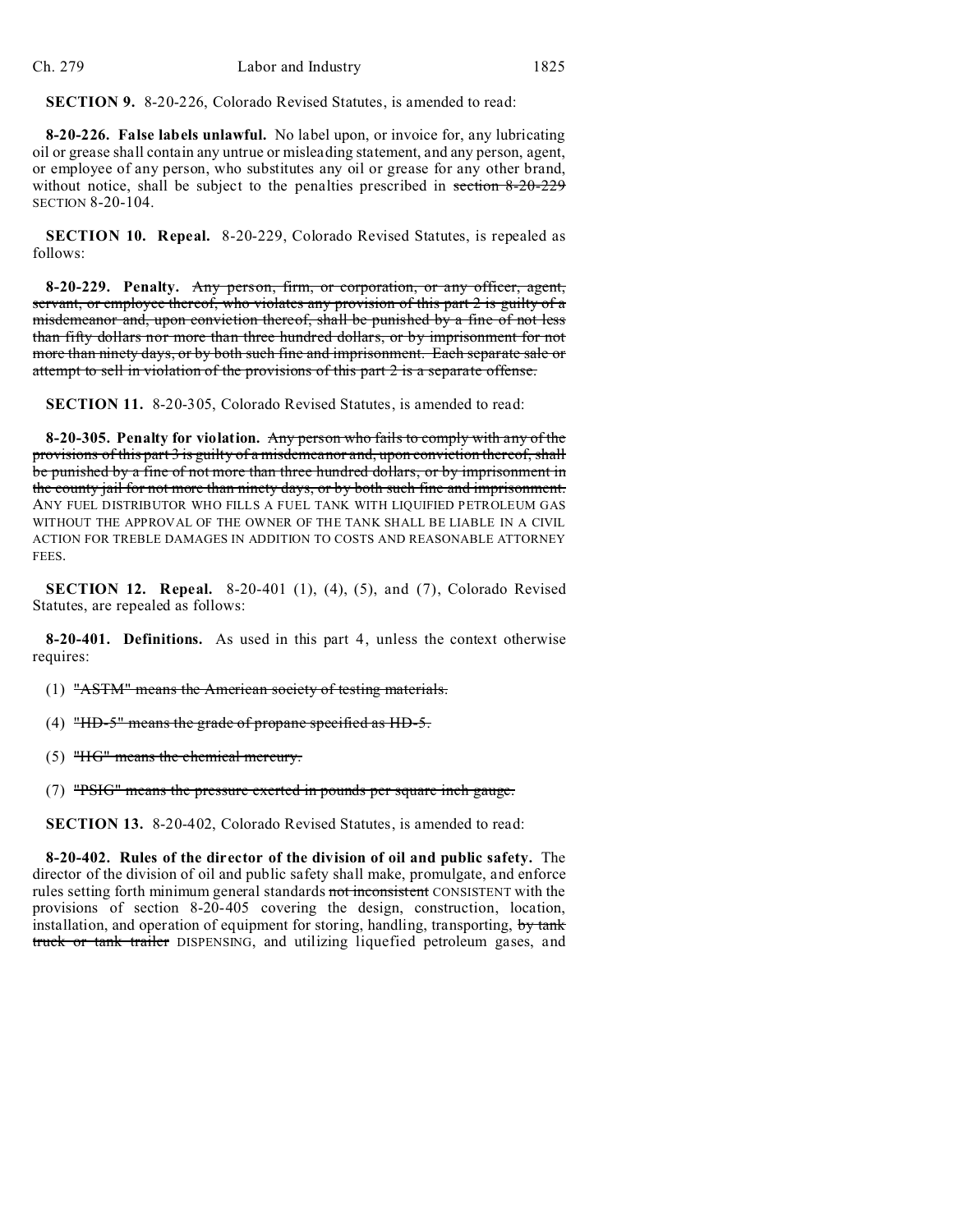1826 Labor and Industry Ch. 279

specifying the odorization of said gases and the degree thereof and the odorizing agent to be used therein. These rules shall be such as are reasonably necessary for the protection of the health, welfare, and safety of the public and persons using these materials, and shall be in substantial conformity with the generally accepted standards of safety concerning the same subject matter. Such rules shall be adopted by the director of the division of oil and public safety only after a public hearing thereon.

**SECTION 14. Repeal.** 8-20-403, Colorado Revised Statutes, is repealed as follows:

**8-20-403. Penalty for violation.** It is unlawful for any person, firm, association, or corporation to violate any of the provisions of sections 8-20-401 to 8-20-404 or of the rules of the director of the division of oil and public safety made pursuant thereto. Any person, firm, association, or corporation violating any of the provisions of sections 8-20-401 to 8-20-404, or rules made under sections 8-20-402 and 8-20-404, is guilty of a misdemeanor and, upon conviction thereof, shall be punished by a fine of not more than five hundred dollars.

**SECTION 15.** 8-20-405, Colorado Revised Statutes, is amended to read:

**8-20-405. Minimum standards.** (1) The design, construction, location, installation, and operation of liquefied petroleum gas systems and equipment, and the transportation and handling of liquefied petroleum gas, and the odorization of liquefied petroleum gas, the degree thereof, and the odorizing agent to be used therein, shall conform to the minimum standards therefor as prescribed by the applicable sections of the current 2001 edition of the national fire code published by the national fire protection association, 1 Batterymarch Park, Quincy, Massachusetts as revised by the association from time to time. The minimum standards as prescribed in this section shall also apply to marine and pipeline terminals, natural gasoline plants, refineries, tank farms, underground storage facilities such as salt and coal mines, aboveground storage facilities, and to chemical plants utilizing liquefied petroleum gas in the manufacture of their products. Copies of the pamphlets shall be kept and maintained in the office of the director of the division of oil and public safety at all times for examination by any interested person.

(2) ANY CHANGES TO ANY STANDARDS PROMULGATED BY THE NATIONAL FIRE PROTECTION ASSOCIATION AFTER JANUARY 1, 2003, SHALL BE REVIEWED BY THE DIRECTOR OF THE DIVISION OF OIL AND PUBLIC SAFETY. AFTER SUCH REVIEW, THE DIRECTOR MAY ADOPT SUCH CHANGES BY RULE.

**SECTION 16.** 8-20-408 (1), Colorado Revised Statutes, is amended to read:

**8-20-408. Meter inspection.** (1) No person, firm, partnership, or corporation shall use a liquefied petroleum gas liquid metering system for the sale of liquefied petroleum gas unless the system has been inspected, approved, and sealed by the director of the division of oil and public safety. Operation or use of a liquefied petroleum gas liquid metering system that has not been properly inspected and sealed constitutes a violation of sections  $8-20-405$  to  $8-20-412$   $8-20-411$ , except under the circumstances outlined in subsection (2) of this section.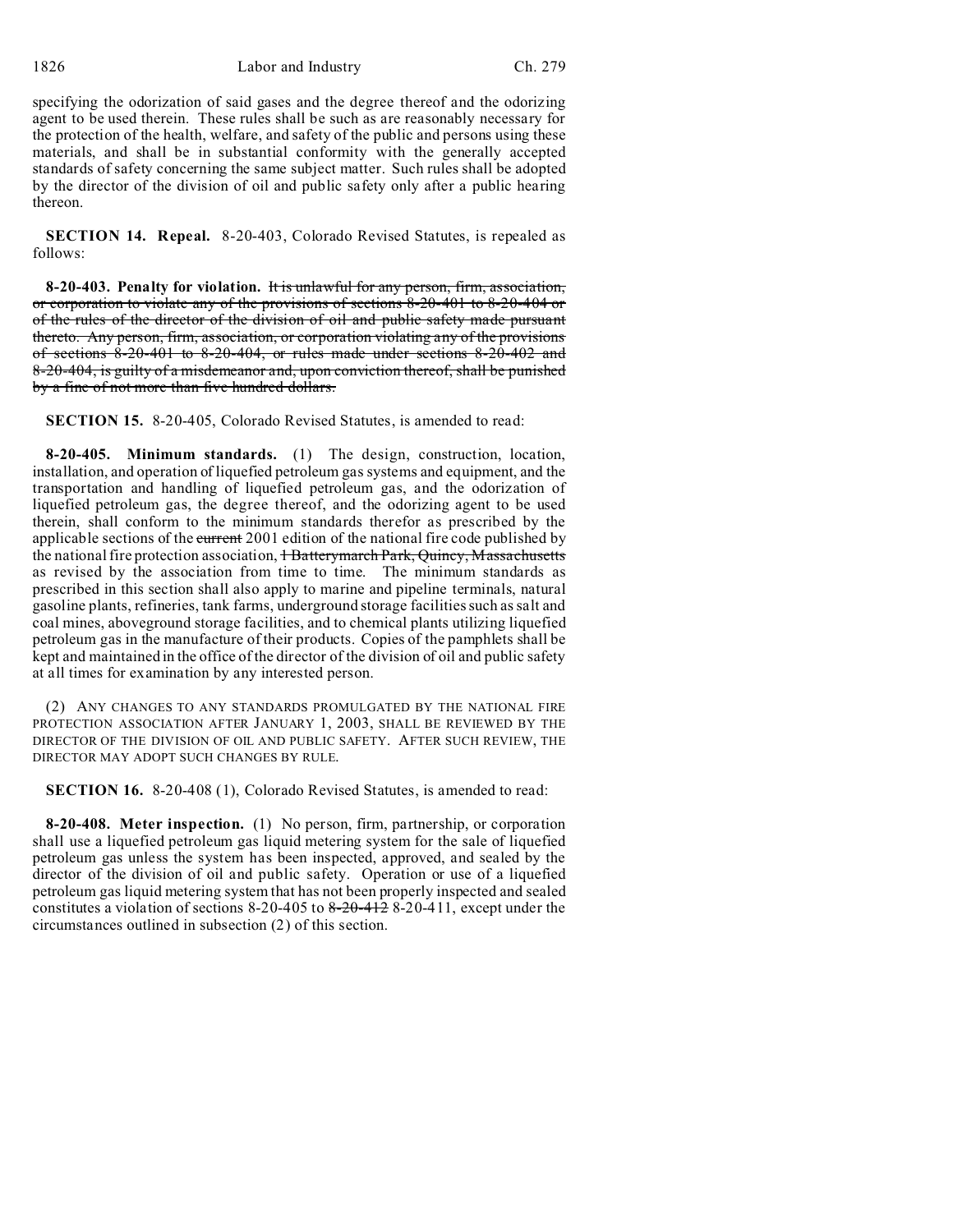**SECTION 17.** 8-20-409, Colorado Revised Statutes, is amended to read:

**8-20-409. Requirements for appliances.** (1) All domestic water heaters and room heating equipment shall be properly vented.

(2) Approval by the director of the division of oil and public safety of industrial gas consuming Appliances AND COMPONENTS shall NOT be obtained prior to their use in this state. Such appliances include gas consuming equipment such as heat treating ovens or furnaces; process equipment; internal combustion engines; salamanders; tar pots; lead melting equipment; galvanizing, pickling, or process tanks; linotype machines; industrial torches; traveling ovens and furnaces; paint burning torches; cutting torches; industrial boilers; laboratory burner equipment; jewelry and dental torches; industrial and agricultural dryer equipment; and similar gas consuming appliances. The owner or operator of any such appliance shall notify the director of the division of oil and public safety who shall inspect such appliance within a reasonable time thereafter USED OR INSTALLED UNLESS CERTIFIED BY OR LISTED IN STANDARDS ESTABLISHED BY RULES PROMULGATED BY THE DIRECTOR OF THE DIVISION OF OIL AND PUBLIC SAFETY PURSUANT TO SECTION 8-20-102.

**SECTION 18.** 8-20-411 (1), Colorado Revised Statutes, is amended to read:

**8-20-411. Location and charging of containers.** (1) Permanently installed American petroleum institute-American society of mechanical engineers OR UNITED STATESDEPARTMENT OF TRANSPORTATION containers or surface transportation board containers provided with excess flow or back-flow check valves shall be located and filled in accordance with the applicable requirements of basic rules of the national fire code described in section 8-20-405. Private streets, roads, or rights-of-way shall not be classed as public streets or highways for the purpose of sections 8-20-405 to  $8-20-4128-20-411$ .

**SECTION 19. Repeal.** 8-20-412, Colorado Revised Statutes, is repealed as follows:

**8-20-412. Violations of sections 8-20-405 to 8-20-414.** Any person, firm, partnership, or corporation or any officer, agent, servant, or employee thereof who violates any provision of sections 8-20-405 to 8-20-414 is guilty of a misdemeanor and, upon conviction thereof, shall be punished by a fine of not less than fifty dollars nor more than three hundred dollars, or by imprisonment in the county jail for not more than ninety days, or by both such fine and imprisonment. Each separate violation of the provisions of sections 8-20-405 to 8-20-414 constitutes a separate offense.

**SECTION 20.** 8-20-413, Colorado Revised Statutes, is amended to read:

**8-20-413. Specifications of liquefied petroleum gas as defined in the GPA 2140.** (1) Commercial grade propane (LPG) LIQUEFIED PETROLEUM GAS shall comply with the following specifications OF GPA 2140, "LIQUEFIED PETROLEUM GAS SPECIFICATION", AS REVISED AS OF JANUARY 1, 2003, INCLUDING REVISIONS THAT REFER TO ASTM INTERNATIONAL TEST OF SPECIFICATIONS.

(a) "Corrosive compounds" shall pass GPA copper strip corrosion tests as further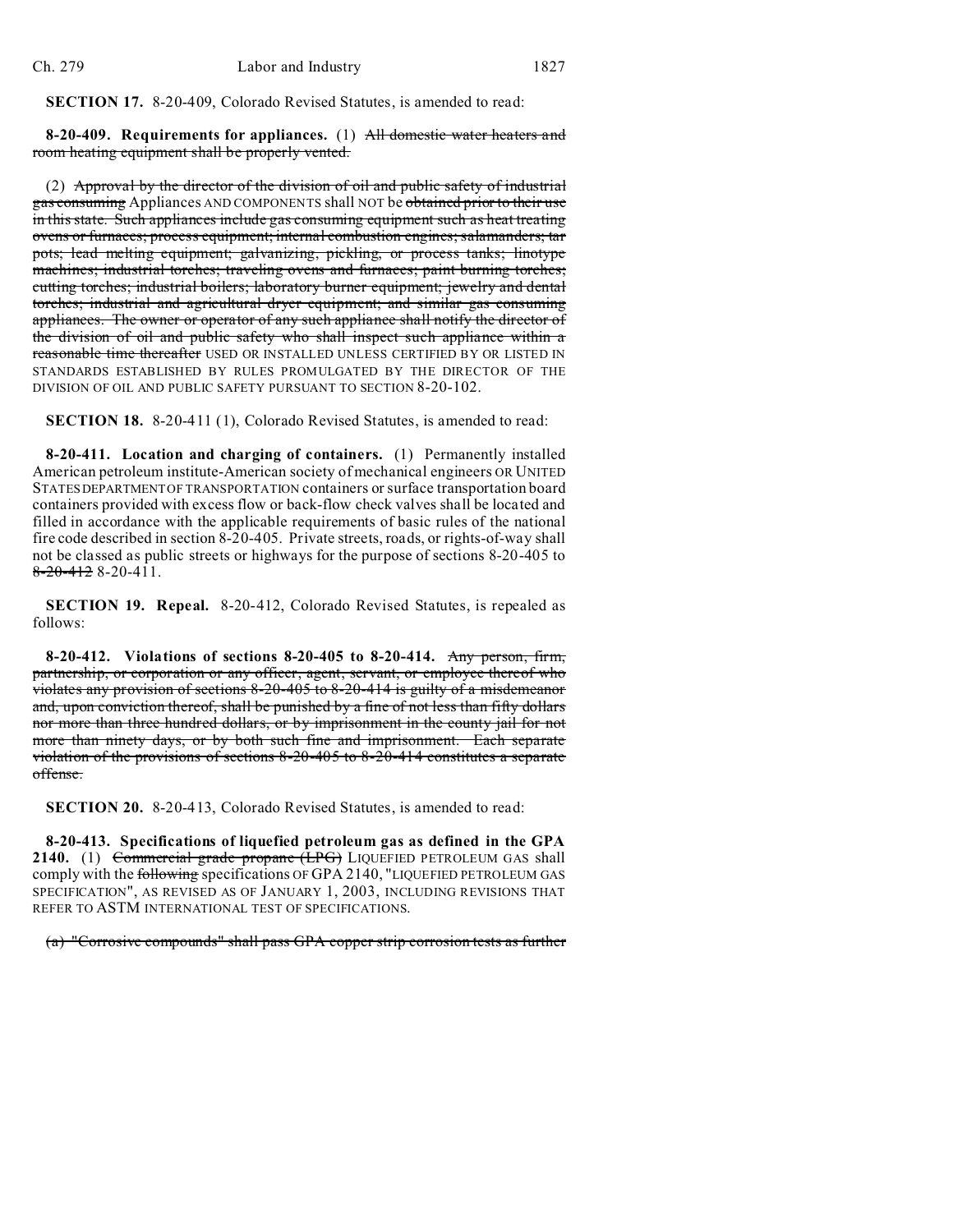described in ASTM method D-1838-84;

(b) "Dryness" shall pass GPA cobalt bromide test or ASTM D-2713 valve freeze method;

(c) "Vapor pressure", at one hundred degrees Fahrenheit, shall not be more than 208 PSIG;

(d) "Ninety-five percent boiling point" is the temperature at which the amount of volume of the gas evaporated shall be minus thirty-seven degrees Fahrenheit or lower when corrected to a barometric pressure of 760mm HG;

(e) "Residue" shall pass nonvolatile residue and oil ring tests according to the GPA method;

(f) "Sulfur content" shall pass ASTM D-2784-80 tests.

(2) Motor fuels grade propane (HD-5) specifications shall be identical to commercial grade propane (LPG); except that composition shall be at least ninety percent liquid volume of propane and shall not be more than five percent liquid volume propylene.

(3) ANY CHANGES TO ANY STANDARDS PROMULGATED BY THE GPA AFTER JANUARY 1, 2003, SHALL BE REVIEWED BY THE DIRECTOR OF THE DIVISION OF OIL AND PUBLIC SAFETY. AFTER SUCH REVIEW, THE DIRECTOR MAY ADOPT ANY SUCH CHANGES BY RULE.

**SECTION 21.** 13-4-102 (2), Colorado Revised Statutes, is amended BY THE ADDITION OF A NEW PARAGRAPH to read:

**13-4-102. Jurisdiction.** (2) The court of appeals shall have initial jurisdiction to:

(jj) REVIEW ALL FINAL ACTIONS AND ORDERS APPROPRIATE FOR JUDICIAL REVIEW OF THE EXECUTIVE DIRECTOR OF THE DEPARTMENT OF LABOR AND EMPLOYMENT, AS PROVIDED IN SECTION 8-20-104, C.R.S.

**SECTION 22. Appropriation.** (1) In addition to any other appropriation, there is hereby appropriated, out of any moneys in the liquefied petroleum gas inspection fund created pursuant to section 8-20-206.5 (1) (e) (I), Colorado Revised Statutes, not otherwise appropriated, to the department of revenue, for the fiscal year beginning July 1, 2003, the sum of two thousand three hundred two dollars (\$2,302), or so much thereof as may be necessary, for the implementation of this act.

(2) In addition to any other appropriation, there is hereby appropriated, out of any moneys in the liquefied petroleum gas inspection fund created pursuant to section 8-20-206.5 (1) (e) (I), Colorado Revised Statutes, not otherwise appropriated, to the department of labor and employment, for the fiscal year beginning July 1, 2003, the sum of one hundred forty-three thousand eight hundred twenty-three dollars (\$143,823), or so much thereof as may be necessary, for the implementation of this act. The general assembly has determined that this act can be implemented with contract services, and therefore no separate appropriation of FTE authority is